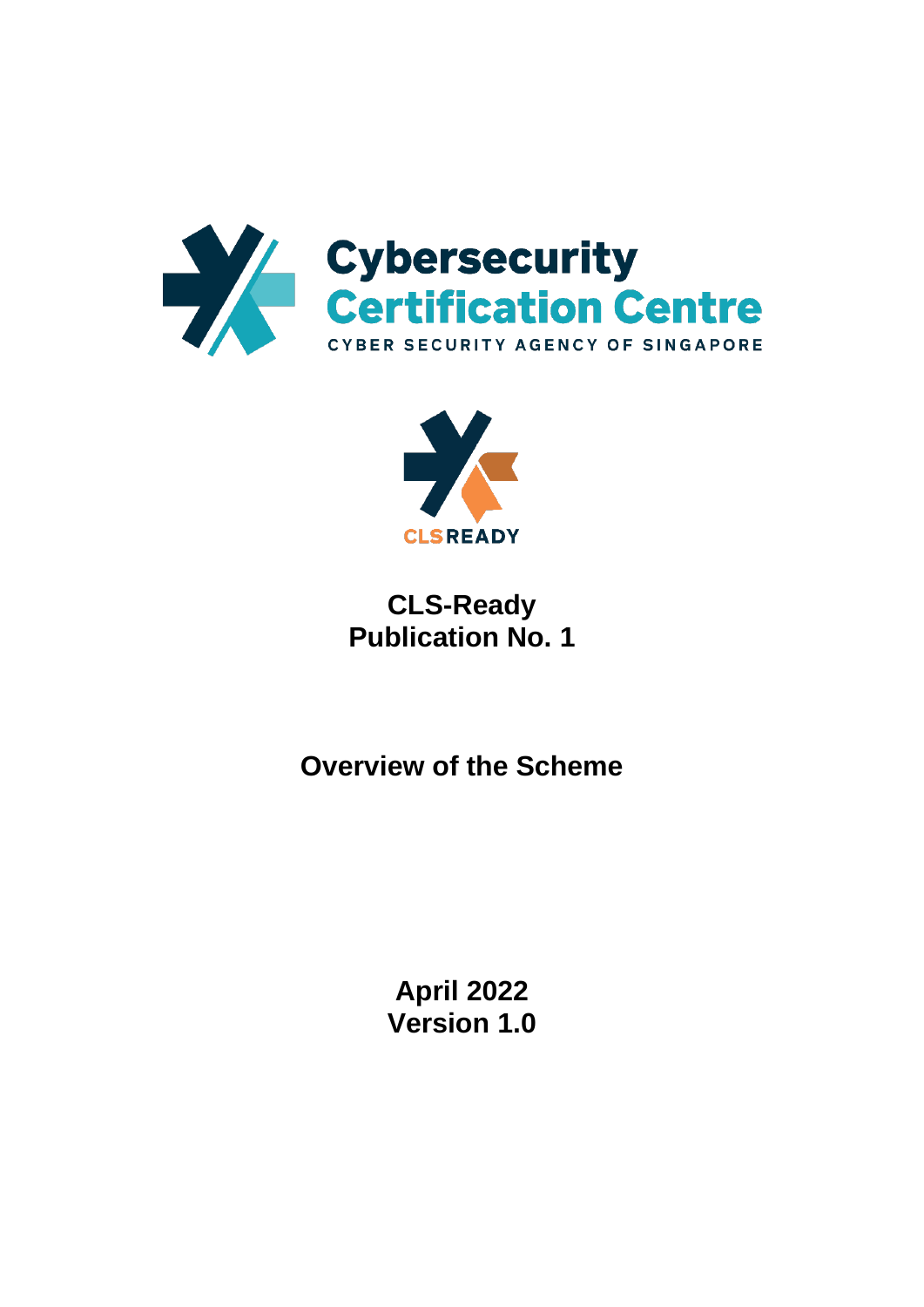# AMENDMENT RECORD

| <b>Version</b> | <b>Date</b> | <b>Author</b>            | <b>Changes</b> |
|----------------|-------------|--------------------------|----------------|
|                | April 2022  | Cyber Security Agency of | Release        |
|                |             | Singapore                |                |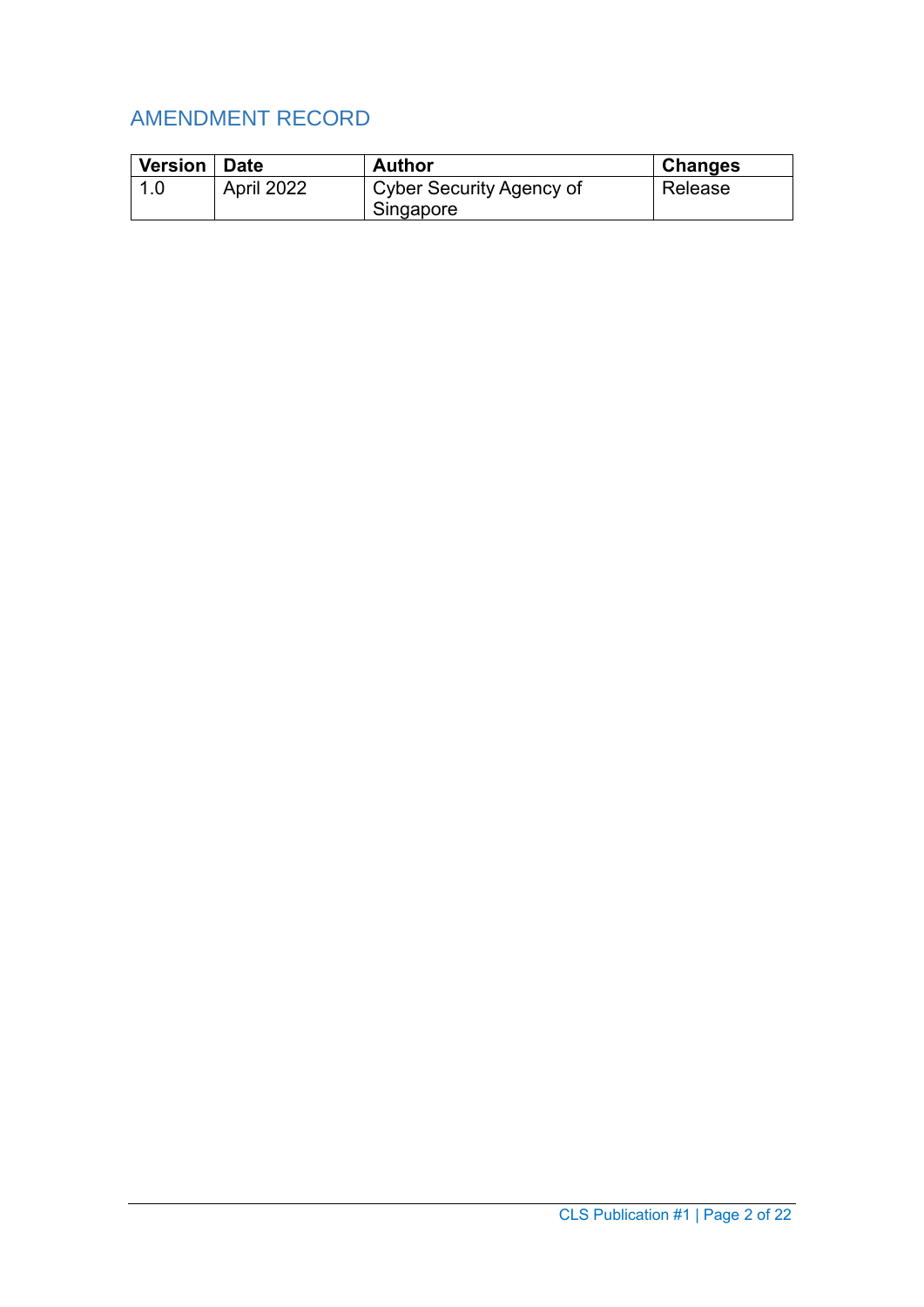# **CONTENTS**

| 1                                                             |  |
|---------------------------------------------------------------|--|
| $\mathbf{2}$                                                  |  |
| 2.1                                                           |  |
| 2.2                                                           |  |
|                                                               |  |
| 3 <sup>1</sup>                                                |  |
| 3.1                                                           |  |
| $\overline{\mathbf{4}}$                                       |  |
| 4.1                                                           |  |
| 4.2                                                           |  |
| 4.3                                                           |  |
|                                                               |  |
| 5                                                             |  |
| 5.1<br>5.2                                                    |  |
| 5.3                                                           |  |
| 5.4                                                           |  |
| Device setup and verification of guidance documents15<br>5.5  |  |
| 5.6                                                           |  |
| 5.7                                                           |  |
| 5.8                                                           |  |
| Changes to Conditions for CLS-Ready certification 16<br>5.9   |  |
| 5.10                                                          |  |
| 6                                                             |  |
| 6.1                                                           |  |
| 6.2                                                           |  |
|                                                               |  |
| $\overline{7}$                                                |  |
| 7.1<br>7.2                                                    |  |
| 7.3                                                           |  |
| 7.4                                                           |  |
|                                                               |  |
| 8                                                             |  |
| REQUIREMENTS FOR CLS-READY TEST LABORATORY  19<br>9           |  |
| <b>MECHANISM FOR COMPLAINTS, DISPUTES AND APPEALS19</b><br>10 |  |
| 11                                                            |  |
|                                                               |  |
|                                                               |  |
| 12 <sup>1</sup>                                               |  |
| 12.1                                                          |  |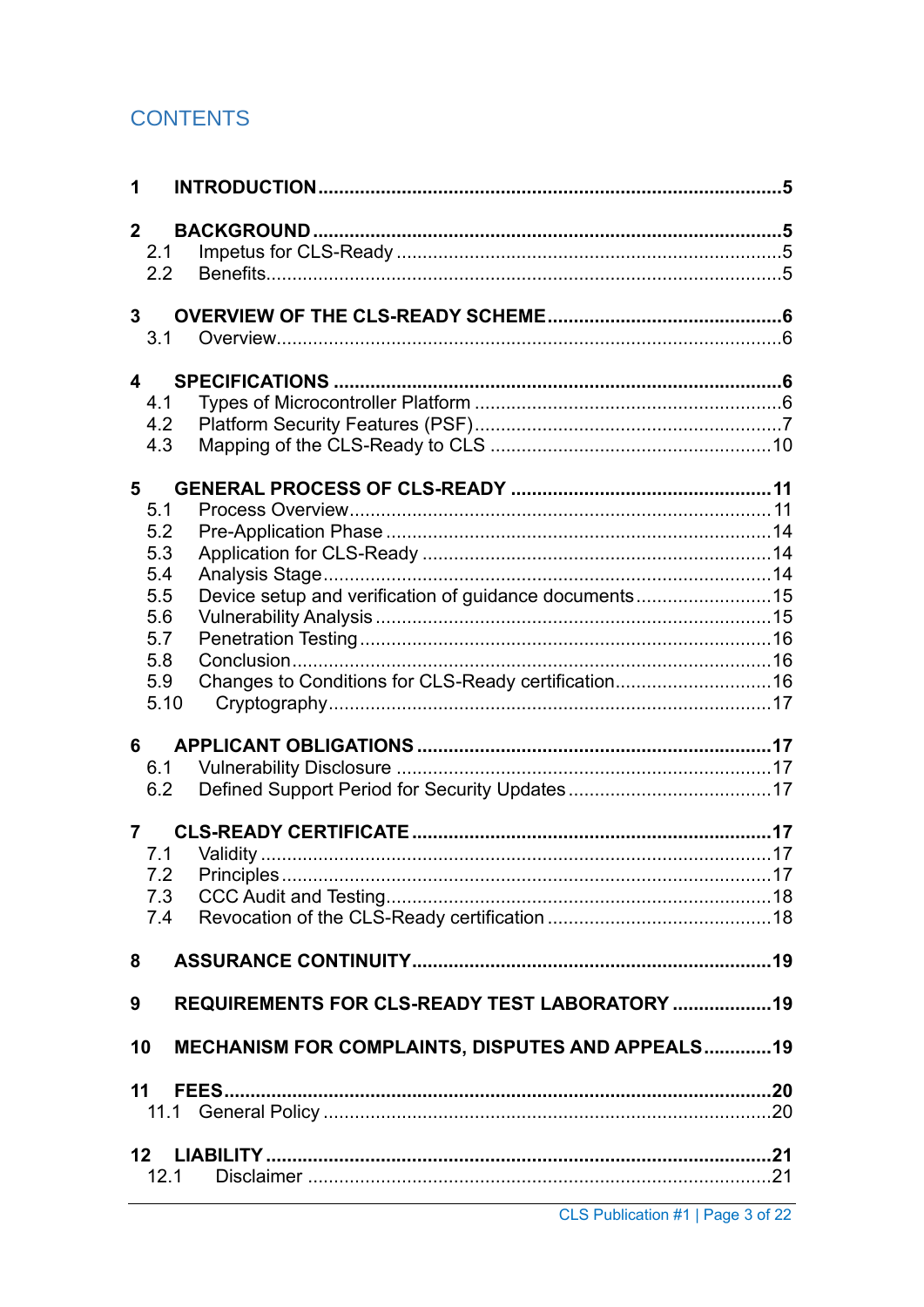### **NOTICE**

The Cyber Security Agency of Singapore makes no warranty of any kind with regard to this material and shall not be liable for errors contained herein or for incidental or consequential damages in connection with the use of this material.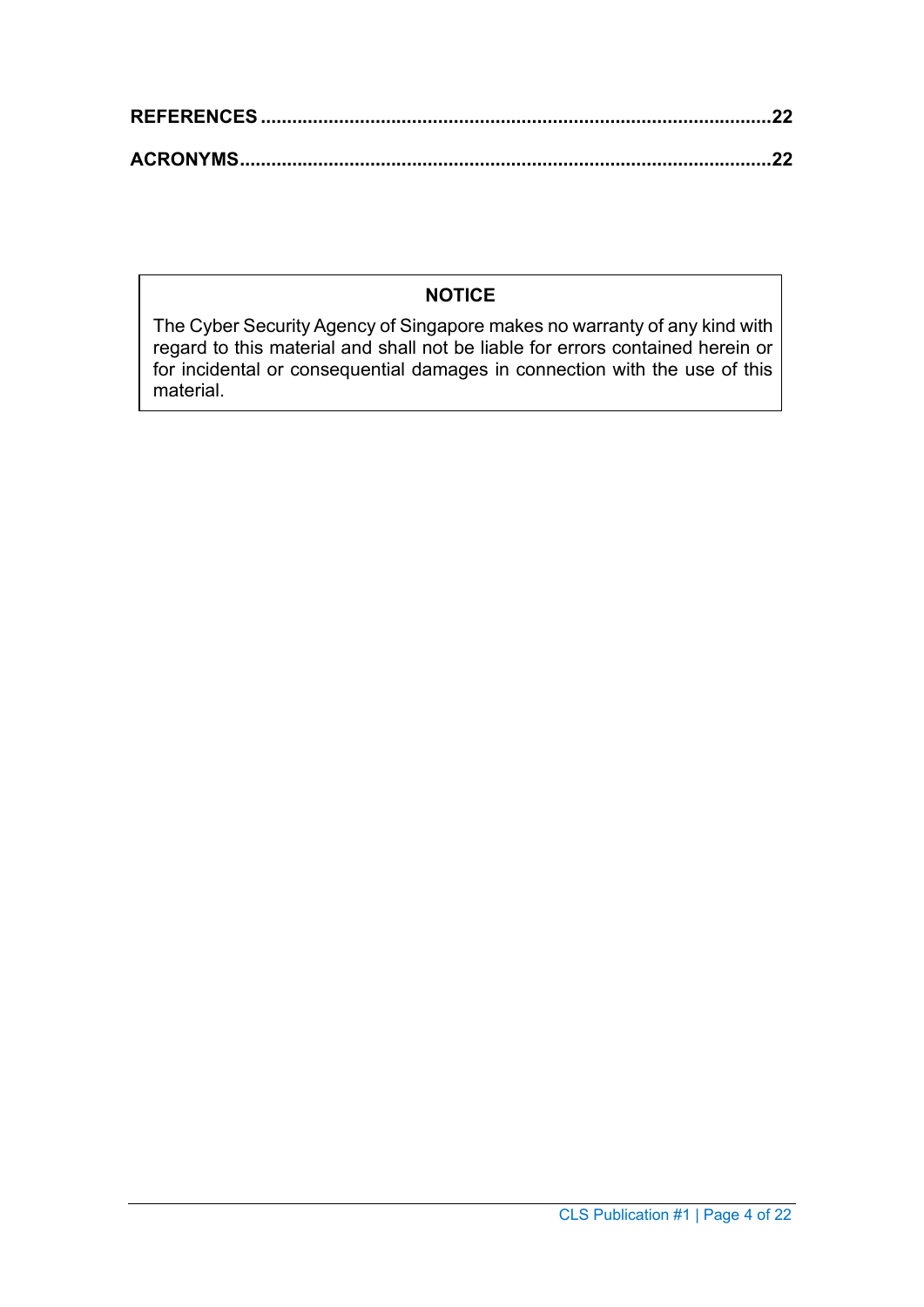# <span id="page-4-0"></span>**1 INTRODUCTION**

- 1.0.1 This document provides an overview of the CLS-Ready scheme. It outlines the scheme objectives, description of the scheme, as well as an overview of the testing process.
- 1.0.2 It also establishes the technical oversight role of Cybersecurity Certification Centre (CCC) in the CLS-Ready and sets out general terms and conditions for the developer and/or the Testing Laboratory (TL) that apply for such a label.
- 1.0.3 The following roles are commonly referred in this document:
	- Developer of the Device Under Test (Platform)
	- Testing Laboratory (TL) that performs the Assessment
	- Cybersecurity Certification Centre (CCC) that oversees the CLS-Ready

### <span id="page-4-1"></span>**2 BACKGROUND**

#### <span id="page-4-2"></span>**2.1 Impetus for CLS-Ready**

- 2.1.1 The types of IoT or consumer connected devices is so much more diverse, in comparison to enterprise ICT products, ranging from basic sensors to children's toys and other smart home appliances.
- 2.1.2 Due to this diversity and the current nascent stage of the ecosystem, it remains challenging for the manufacturers to adequately incorporate cybersecurity elements into the product. This is especially so for small and medium enterprises (SME) or where the products traditionally have no association with cybersecurity, for instances, smart rice-cooker or smart teddy bear.
- 2.1.3 To develop the entire hardware and software stack from scratch could unknowingly increase the potential for cyber-related risks. Instead, leveraging on a secure underlying hardware/platform would enable the manufacturers of end devices to incorporate security measures in a consistent manner. Such platforms typically include standard tools and methods that can promote good design habits and help developers build strong security into their solutions from the outset

#### <span id="page-4-3"></span>**2.2 Benefits**

- 2.2.1 The CLS-Ready strive to bring about the following benefits:
- 2.2.2 End Device Manufacturers
	- 1. Leveraging on a secure hardware/platform will greatly facilitate end devices to achieve a reasonable level of security. Manufacturers could focus on developing functionalities of the end devices, without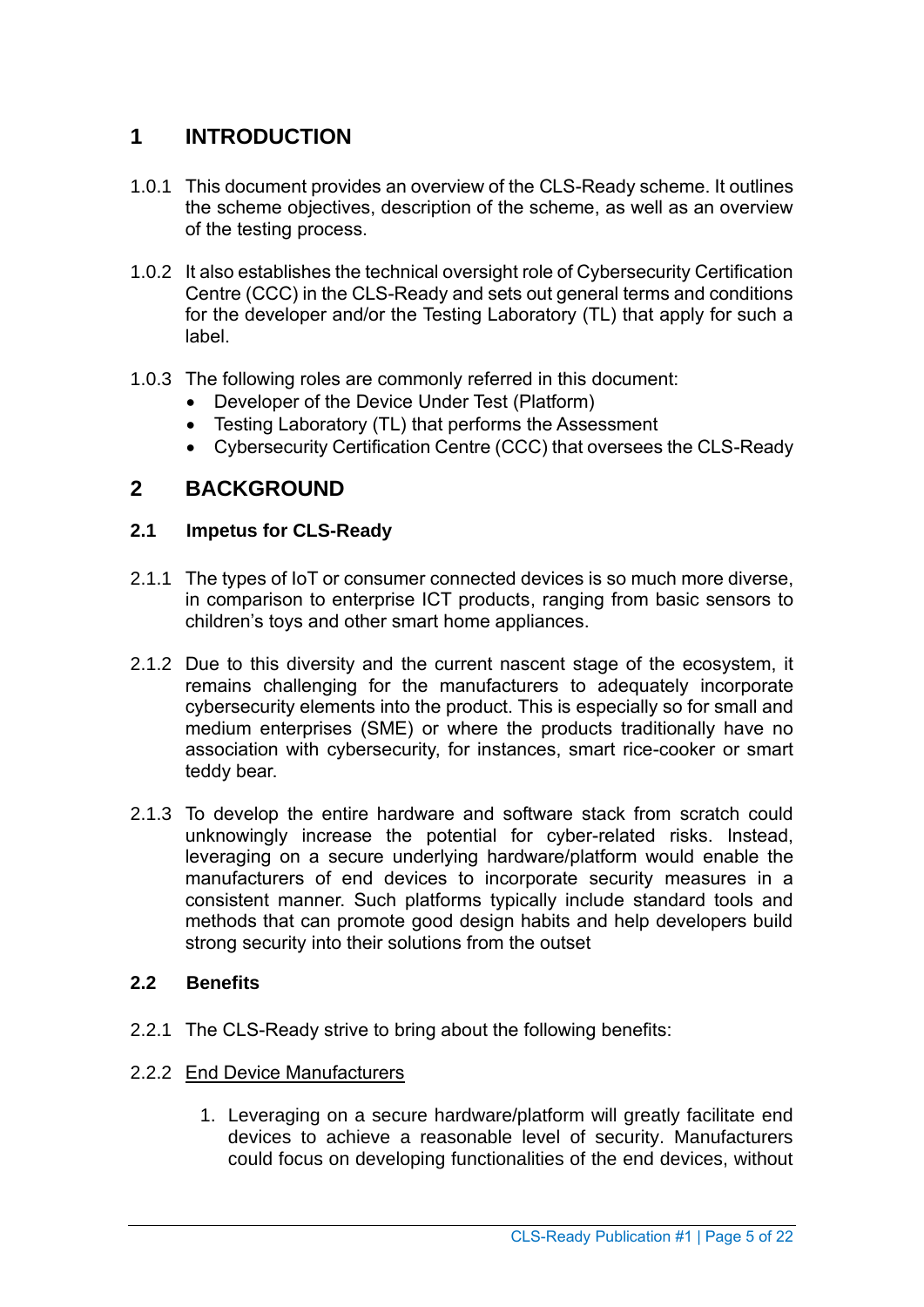having to invest heavily on a team to develop the cybersecurity aspects of it from scratch.

- 2. Testing against CLS level 4 for the end devices using CLS-Ready hardware will require lesser efforts (time and cost). Security functionalities provided by the CLS-Ready hardware will no longer be needed to be tested at the end device level. The assessment will also focus more on whether the manufacturer of the end devices is calling the security functionalities provided by the CLS-Ready hardware correctly.
- 3. A change in the hardware/platform to another CLS-Ready hardware/platform with the same set of Platform Security Functions will undergo a simpler process of assurance continuity with significant lower efforts.

#### 2.2.3 Hardware/Platform Manufacturers

- 1. A single CLS-Ready hardware will be able to support multiple end devices, expanding market reach.
- 2. With the CLS gaining popularity around the world, hardware/platform manufacturers will be able to differentiate their hardware/platform with the CLS-Ready label from their competitors.

### <span id="page-5-0"></span>**3 OVERVIEW OF THE CLS-READY SCHEME**

#### <span id="page-5-1"></span>**3.1 Overview**

- 3.1.1 The CLS-Ready is a complementary scheme to the CLS itself. It is likewise a voluntary scheme, for a start.
- 3.1.2 Unlike CLS, the CLS-Ready has no concept of levels. Given that the end devices have diverse use cases and require different functionalities, it is impractical to define them exhaustively.
- 3.1.3 Under the CLS-Ready, hardware/platform developers would instead, specify the functionalities provided and have these functionalities evaluated by an approved test laboratory.
- 3.1.4 The CLS-Ready will focus initially on microcontrollers and extendable, in future, to other common underlying platforms such as Wi-Fi chipsets and Bluetooth modules etc.

### <span id="page-5-2"></span>**4 Specifications**

#### <span id="page-5-3"></span>**4.1 Types of Microcontroller Platform**

- 4.1.1 The following types of platforms are defined:
	- 1. Basic Microcontroller Unit (MCU)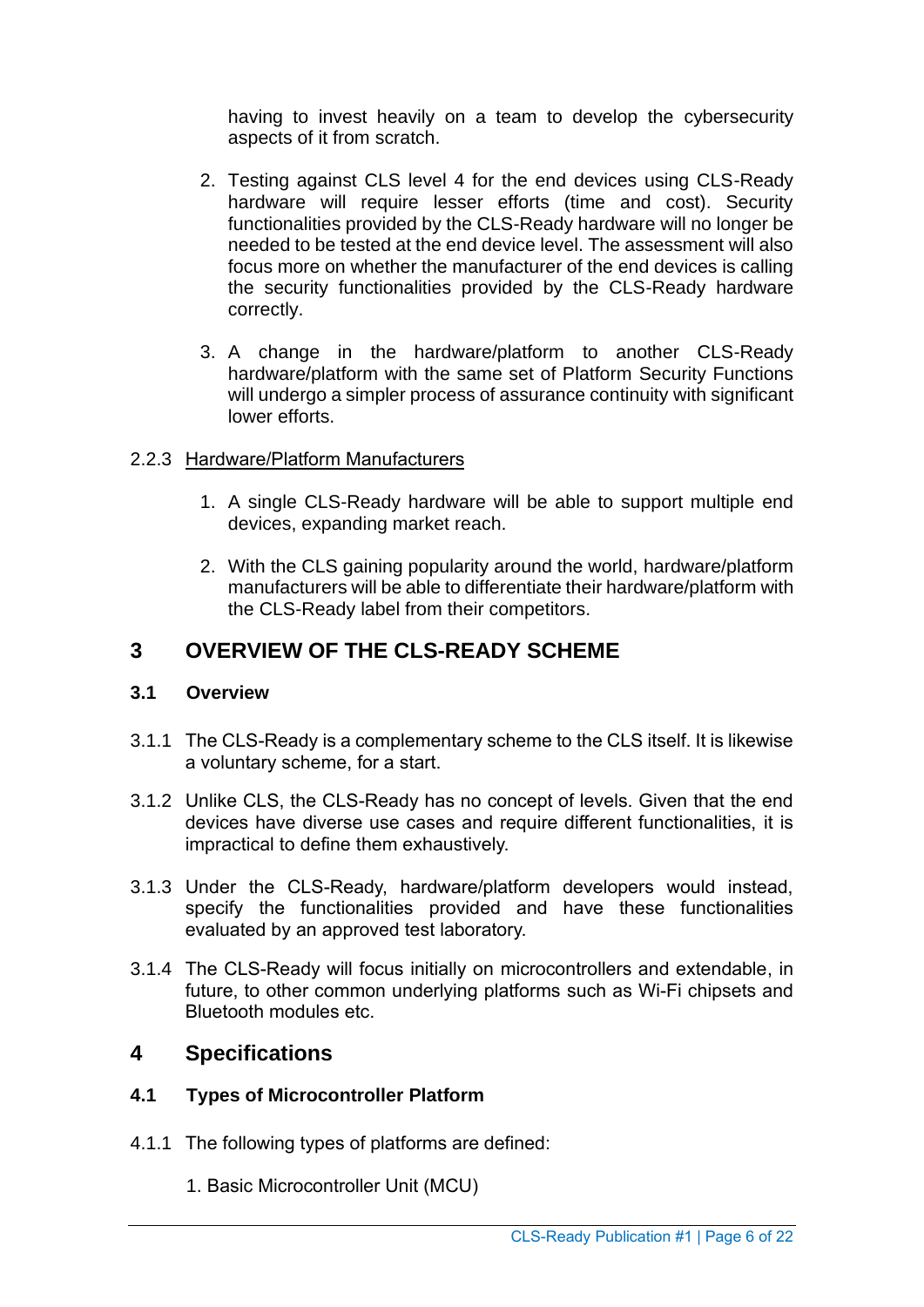- a. A basic MCU typically does not provide any Trusted Execution Environment (TEE) for separating trusted and untrusted code.
- b. A basic MCU could still provide other security features which are typically implemented by software.
- c. A basic MCU typically does not have protection against physical attacks.
- 2. Single Core MCU with TEE
	- a. A single core MCU could include TEE that provides a soft separation between trusted and untrusted code (i.e., software sandboxing).
	- b. Given both trusted and untrusted code share the same resources, a single core MCU might not be resistant against certain attacks such as side channel analysis.
	- c. A single core MCU could incorporate additional hardware extensions for protection against basic physical attacks.
- 3. Dual/Multi Cores MCU with TEE
	- a. With dual/multi cores MCU, the TEE is being implemented on a different core providing full hardware separation between trusted and untrusted codes.
	- b. A dual/multi cores MCU could incorporate additional hardware extensions for protection against basic physical attacks.
- 4. Secure Element
	- a. Discrete security controllers that provide tamper-resistant hardware features for protection against physical attacks.
	- b. The security features are usually certified according to Common Criteria (ISO/IEC15408).
	- c. Secure element could be incorporated as a companion chip to the main MCU.

### <span id="page-6-0"></span>**4.2 Platform Security Features (PSF)**

- 4.2.1 The developer of the DUT may select the security features that are implemented. The developer is recommended to select all features by the hardware into the scope of evaluation, rather than just a subset of the security features.
- 4.2.2 The following is a list of platform security features that could be selected. However, depending on the type of platform, certain features may not be selectable due to inherent nature of the platform not able to resist against specific attacks:

| <b>Platform Security</b><br>features (PSFs) | <b>Description</b>                                                                          |
|---------------------------------------------|---------------------------------------------------------------------------------------------|
| Secure Key Storage                          | Keys are stored in dedicated memory space that prevent<br>unauthorised access / disclosure. |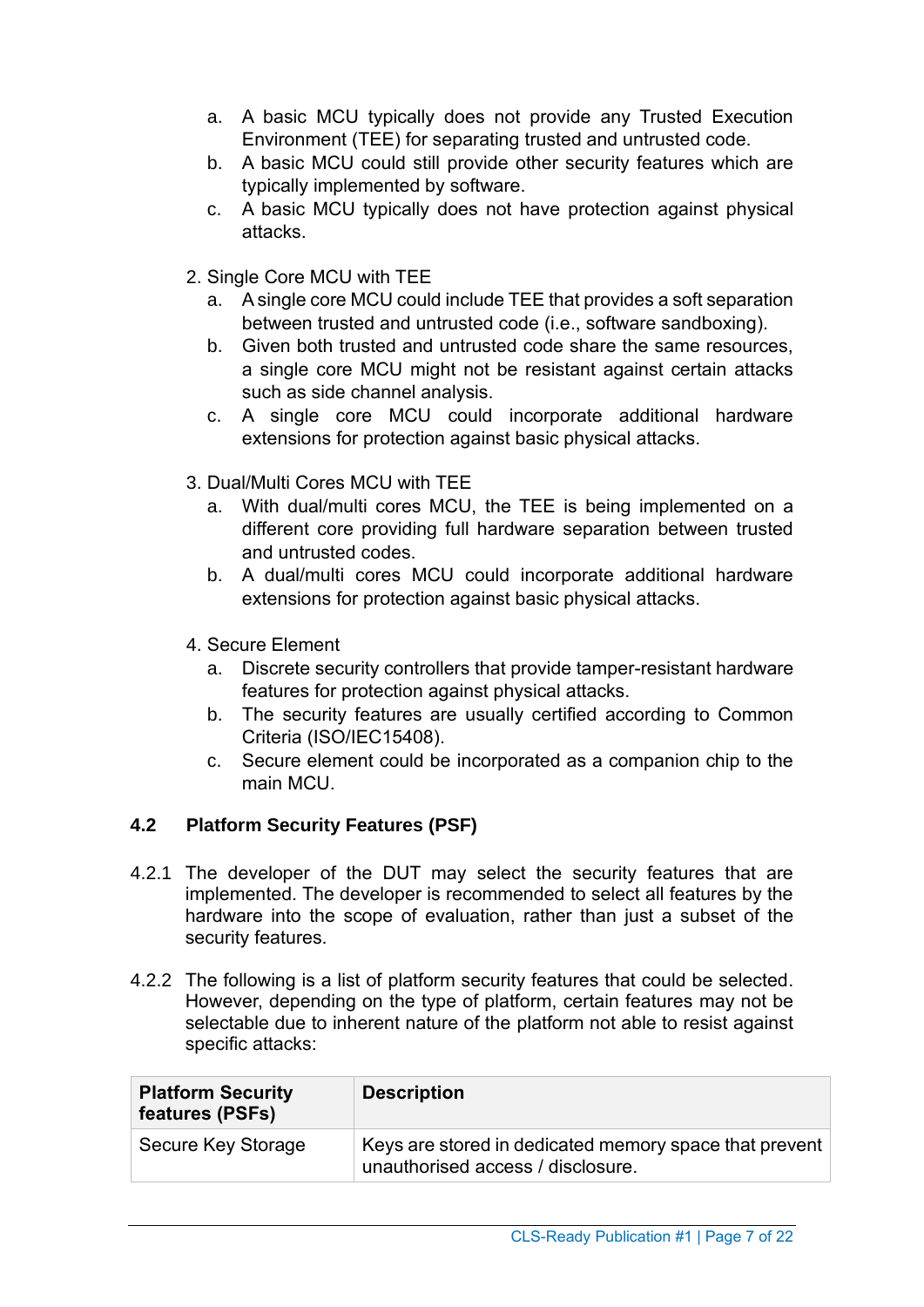| <b>Secure Key Generation</b>              | Platform provides features for the secure generation of<br>cryptographic keys. This could include the use of a True<br>Random Number Generator (TRNG) to ensure the<br>sufficiency of entropy.<br>Cryptographic keys generated shall be securely stored.                   |
|-------------------------------------------|----------------------------------------------------------------------------------------------------------------------------------------------------------------------------------------------------------------------------------------------------------------------------|
| Secure Key Update                         | Platform provides cryptographically<br>authenticated<br>means for the secure update of keys.                                                                                                                                                                               |
| Root-of-Trust                             | Platform implements a Root-of-Trust (RoT). The RoT<br>may be "fixed function" or "programmable". The RoT is<br>protected against physical and logical manipulations.<br>"Programmable" RoT shall be updated in a secure<br>manner.                                         |
| <b>Secure Boot</b>                        | Platform provides features to securely boot up, ensuring<br>the boot up sequence cannot be tampered. Platform may<br>rely on the Root-of-Trust as part of secure boot.                                                                                                     |
| <b>Secured Device Identity</b>            | Platform provides features to cryptographically verify the<br>identity of the platform. Stored identity shall be protected<br>against physical attacks.                                                                                                                    |
| Attestation                               | Platform provides cryptographic attestation service for<br>reporting on the device identity, platform integrity and<br>measurement status for remote verification.                                                                                                         |
| <b>Platform Integrity</b><br>Verification | Platform provides features to verify the platform integrity<br>during runtime of the application.                                                                                                                                                                          |
| <b>Secure Firmware</b><br>Update          | Platform provides feature for securely updating the<br>application firmware. The integrity of the firmware shall<br>be cryptographically verified.                                                                                                                         |
| Secure Data Storage                       | Platform provides features for the confidentiality and<br>integrity protection of the data that is stored.                                                                                                                                                                 |
| <b>Secure Access Policy</b>               | Platform provides security policy features to secure and<br>govern the usage of the data and credentials, for<br>instances:<br>1. Access conditions to govern the usage of data<br>and credentials<br>2. Policy attributes to govern the access to data and<br>credentials |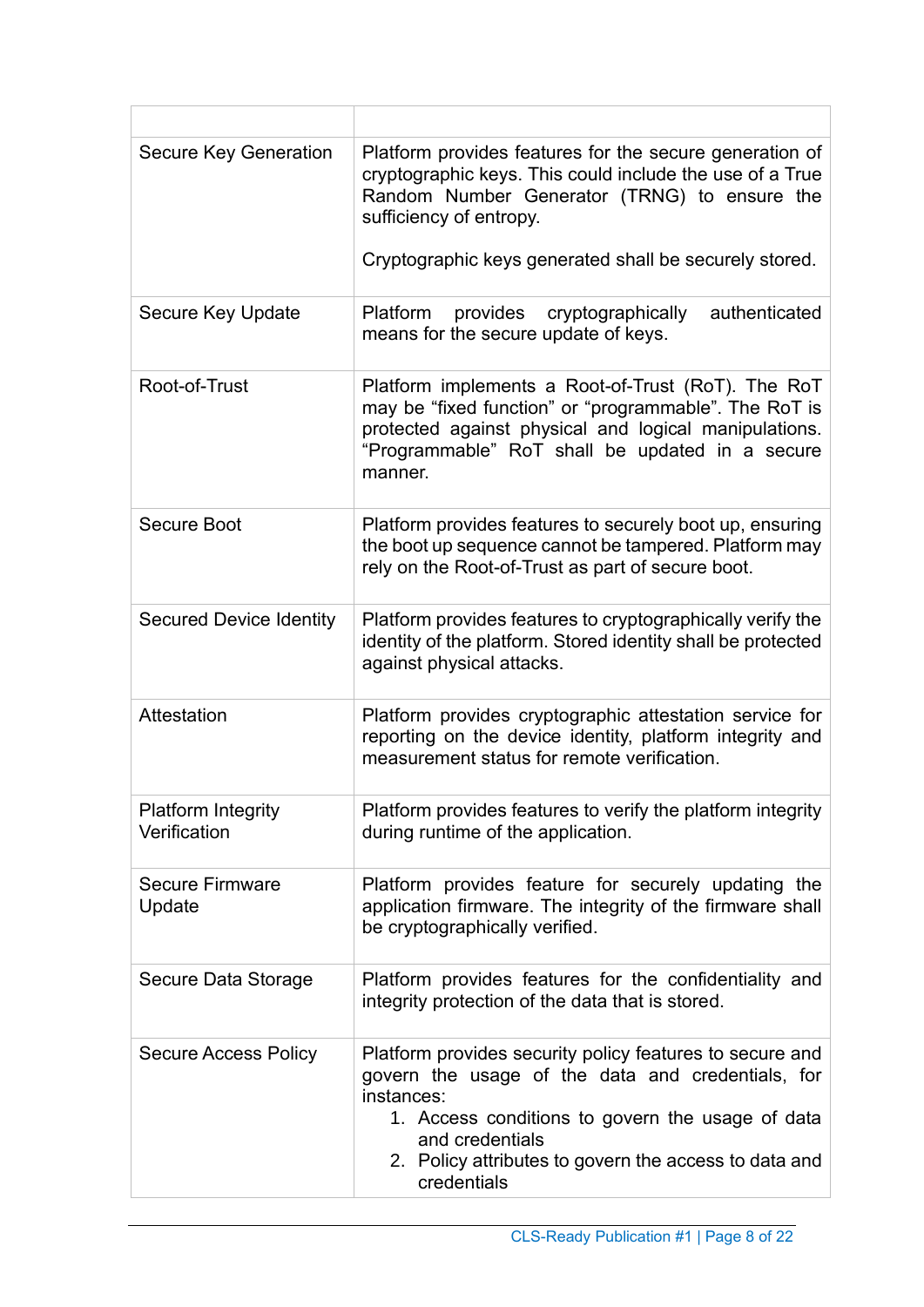| <b>Memory Protection</b>                                             | Platform provide features to configure selected sectors<br>as unreadable and/or unexecutable. This includes<br>firmware readout protection.                                                                                                                                                                                                                                                                                                                    |
|----------------------------------------------------------------------|----------------------------------------------------------------------------------------------------------------------------------------------------------------------------------------------------------------------------------------------------------------------------------------------------------------------------------------------------------------------------------------------------------------------------------------------------------------|
| Debug Access Port                                                    | Platform provides features to permanently remove<br>access to debug port(s).                                                                                                                                                                                                                                                                                                                                                                                   |
| <b>Secure Reset</b>                                                  | Platform provides features to reset the device in a secure<br>manner. For instances when readout protection is turned<br>off, keys, firmware and application data are securely<br>erased. Similarly, when debug ports are re-enabled,<br>keys, firmware and application data are securely erased.<br>The platform could also provide features to ensure the<br>device no longer could be reset upon entering a specific<br>operational state or configuration. |
| Temporary<br>Decommissioning                                         | Platform provides features to temporarily decommission<br>the platform, for instances, files storing critical data and<br>secret credentials can be cryptographically disabled<br>temporarily to prevent these files from being access<br>during temporary decommission state.<br>Platform provides features to cryptographically re-<br>commission the platform into the operational state.                                                                   |
| Permanent<br>Decommissioning                                         | Platform<br>provides<br>features<br>to<br>permanently<br>decommission the platform, for instances, files storing<br>secret credentials<br>critical<br>data<br>and<br>be<br>can<br>cryptographically erased permanently to prevent these<br>files from being access any further, in a similar manner<br>as per Secure Reset.                                                                                                                                    |
| <b>Secure Communication</b><br>to external entities (e.g.,<br>cloud) | Platform<br>establish<br>provides<br>features<br>to<br>secure<br>communication to external entities.                                                                                                                                                                                                                                                                                                                                                           |
| Secure bus<br>communication                                          | Applicable only for Secure Element. Platform provides<br>bus encryption between the MCU and SE to protect the<br>confidentiality and integrity of the data and credentials<br>transferred between the MCU and SE.                                                                                                                                                                                                                                              |
| Secure binding of MCU<br>with SE                                     | Applicable only for Secure Element. Platform provides<br>cryptographic binding features to secure the pairing of<br>MCU with SE and provide protection against the physical<br>removal of the SE and attaching to un-authorized MCU.                                                                                                                                                                                                                           |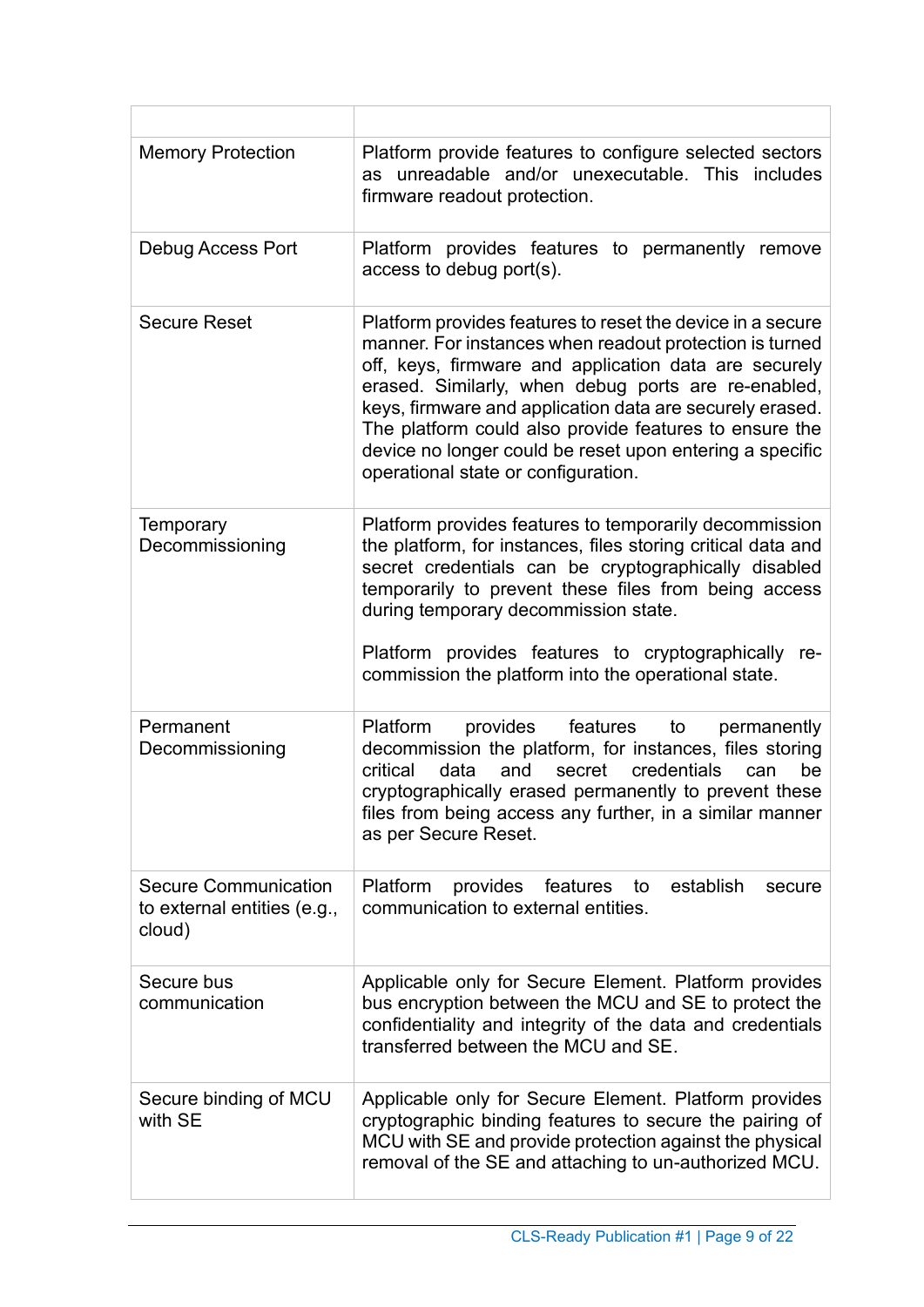| Others | This list is not meant to be exhaustive. Given developers<br>from time to time may develop innovative security<br>measures to mitigate threats, developers may<br>additionally include such measures into the scope of<br>evaluation. |
|--------|---------------------------------------------------------------------------------------------------------------------------------------------------------------------------------------------------------------------------------------|
|        |                                                                                                                                                                                                                                       |

### <span id="page-9-0"></span>**4.3 Mapping of the CLS-Ready to CLS**

- 4.3.1 As outlined, one of the intents of the CLS-Ready is to streamline the testing and lower the effort needed for an end device manufacturer to achieve CLS Level 4.
- 4.3.2 A CLS-Ready platform would contribute towards the fulfilment of the following CLS Level 4 requirements.

| <b>Platform Security Functions</b><br>(PSF) | <b>CLS Level 4</b><br><b>Minimum Test Spec</b>                                | <b>ETSI EN</b><br>303 645              | <b>IMDA</b><br>Lifecycle<br><b>Checklist</b>             |  |
|---------------------------------------------|-------------------------------------------------------------------------------|----------------------------------------|----------------------------------------------------------|--|
| Secure Key Storage                          | <b>Physical Attacks</b><br>Side<br>channel<br>analysis<br>and fault injection | $5.4 - 1$                              | CK-LP-<br>02, CK-<br>$LP-03$ .<br>CK-LP-                 |  |
| <b>Secure Key Generation</b>                | <b>Physical Attacks</b><br>channel<br>analysis<br>Side<br>and fault injection | $5.4 - 4$                              | 05,<br>CK-LP-<br>06, CK-<br>$LP-07$ ,<br><b>CK-LP-09</b> |  |
| Secure Key Update                           | <b>Physical Attacks</b>                                                       |                                        |                                                          |  |
| Root-of-Trust                               | <b>Physical Attacks</b><br>Side channel<br>analysis<br>and fault injection    | $5.4 - 2$ ,<br>$5.7 - 1$               |                                                          |  |
| <b>Secure Boot</b>                          | Side channel analysis<br>and fault injection                                  | $5.6 - 3,$<br>$5.7 - 1$                |                                                          |  |
| <b>Secured Device Identity</b>              |                                                                               | $5.4 - 2$                              |                                                          |  |
| Attestation                                 |                                                                               |                                        |                                                          |  |
| <b>Platform Integrity Verification</b>      | <b>Physical Attacks</b><br>channel<br>analysis<br>Side<br>and fault injection | $5.4 - 2$                              |                                                          |  |
| <b>Secure Firmware Update</b>               | related to<br><b>Tests</b><br><b>FW</b><br>update                             | $5.3 - 7,$<br>$5.3 - 9,$<br>$5.3 - 10$ |                                                          |  |
| Secure Data Storage                         | <b>Physical Attacks</b>                                                       | $5.4 - 1$                              |                                                          |  |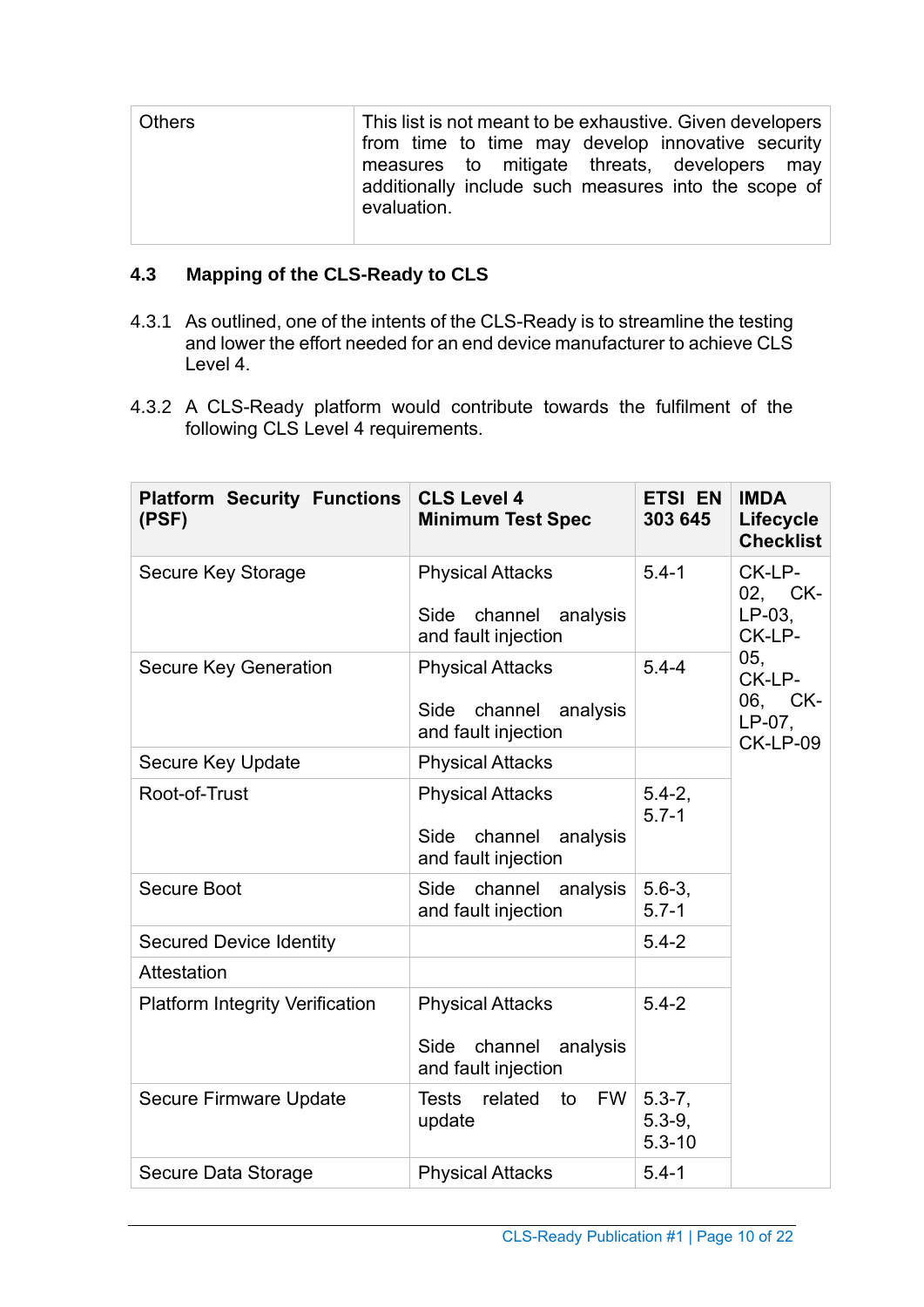|                                                            | Side<br>channel<br>analysis<br>and fault injection                                                                                                                                                            |                                         |
|------------------------------------------------------------|---------------------------------------------------------------------------------------------------------------------------------------------------------------------------------------------------------------|-----------------------------------------|
| <b>Secure Access Policy</b>                                |                                                                                                                                                                                                               | $5.6 - 8$                               |
| <b>Memory Protection</b>                                   |                                                                                                                                                                                                               | $5.6 - 8$                               |
| <b>Debug Access Port Security</b>                          | related<br><b>Tests</b><br><b>FW</b><br>to<br>retrieval from debugging<br>ports<br><b>Physical Attacks</b><br>To ensure that the device<br>does<br>not have unnecessary<br>physical<br>exposed<br>interfaces. | $5.6 - 3.$<br>$5.6 - 8$                 |
| <b>Secure Reset</b>                                        |                                                                                                                                                                                                               | $5.11 - 1$                              |
| <b>Temporary Decommissioning</b>                           |                                                                                                                                                                                                               | $5.11 - 1$                              |
| <b>Permanent Decommissioning</b>                           |                                                                                                                                                                                                               | $5.11 - 1$                              |
| Secure Communication to<br>external entities (e.g., cloud) | Communications,<br><b>Ports</b><br>and Services                                                                                                                                                               | $5.5 - 1,$<br>$5.5 - 6$ ,<br>$5.5 - 7$  |
| Secure bus communication                                   | <b>Physical Attacks</b><br>Side<br>channel<br>analysis<br>and fault injection                                                                                                                                 | $5.5 - 6$ ,<br>$5.5 - 7$ ,<br>$5.6 - 3$ |
| Secure binding of MCU with SE                              | <b>Physical Attacks</b><br>Side<br>channel<br>analysis<br>and fault injection                                                                                                                                 | $5.5 - 8$                               |

# <span id="page-10-0"></span>**5 GENERAL PROCESS OF CLS-READY**

#### <span id="page-10-1"></span>**5.1 Process Overview**

- 5.1.1 The key roles and responsibilities within the CLS-Ready are as follows:
	- a. CCC: CCC operates under the ambit of CSA. Being the scheme owner, CCC oversees the entire management and operations of the scheme. CCC oversees the procedures, reviews and validates the work performed by the testing laboratory to ensure consistency and quality of the testing. CCC is the authority to issue the CLS-Ready label and to conduct random checks on developers to ensure that the CLS labels are correctly used.
	- b. Developer: The developer is the applicant who develops,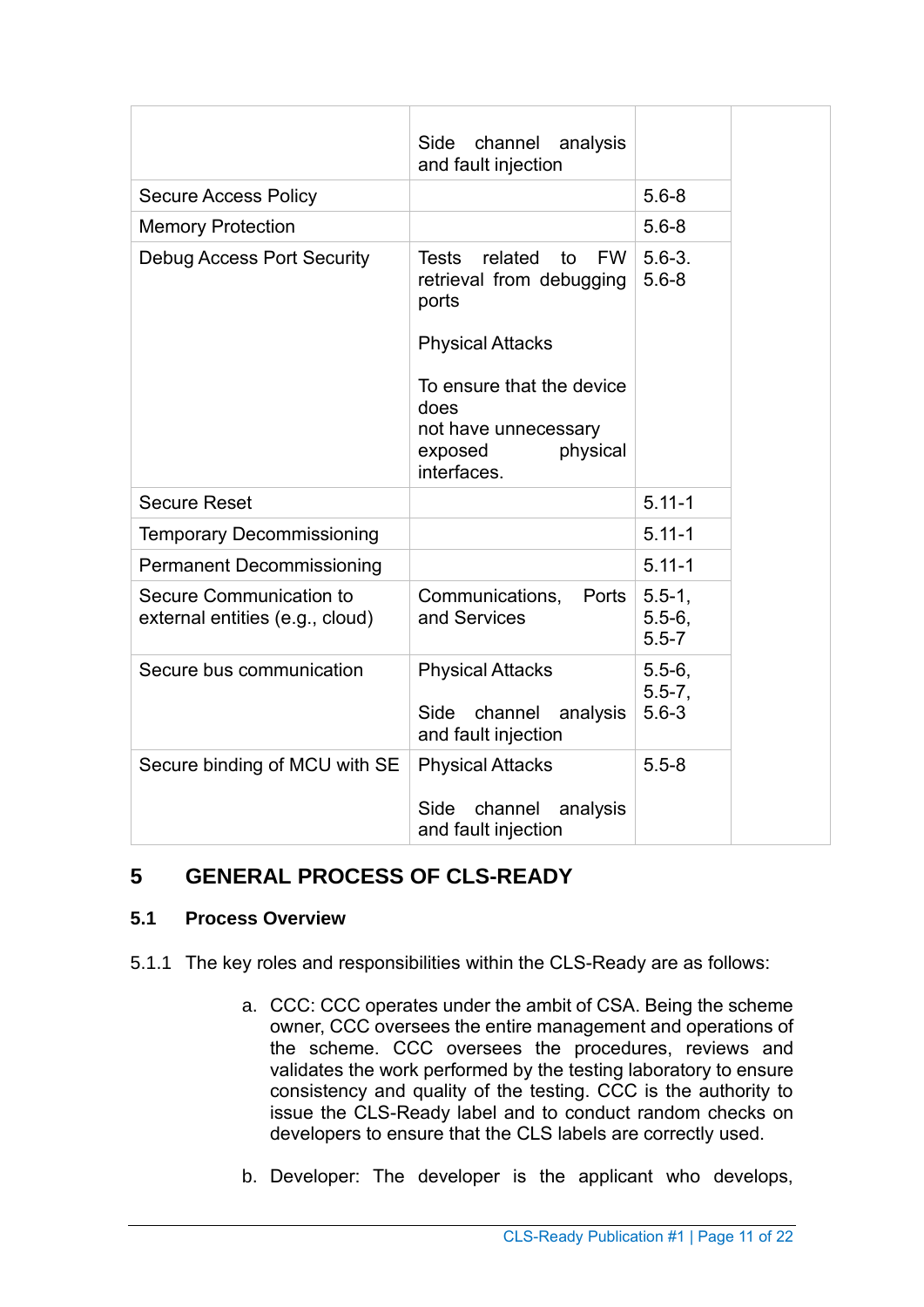manufactures, or creates the platform. The developer is responsible for providing the information required by the CLS-Ready and supports the TL for the conduct of the testing. The application can also be submitted by a Testing Laboratory on behalf of the applicant.

c. Testing Laboratory (TL): The TL is an independent commercial testing laboratory which is approved under the CLS and CLS-Ready. The TL conducts evaluation on the platform provided by the developer and reports its results to the CCC and the developer.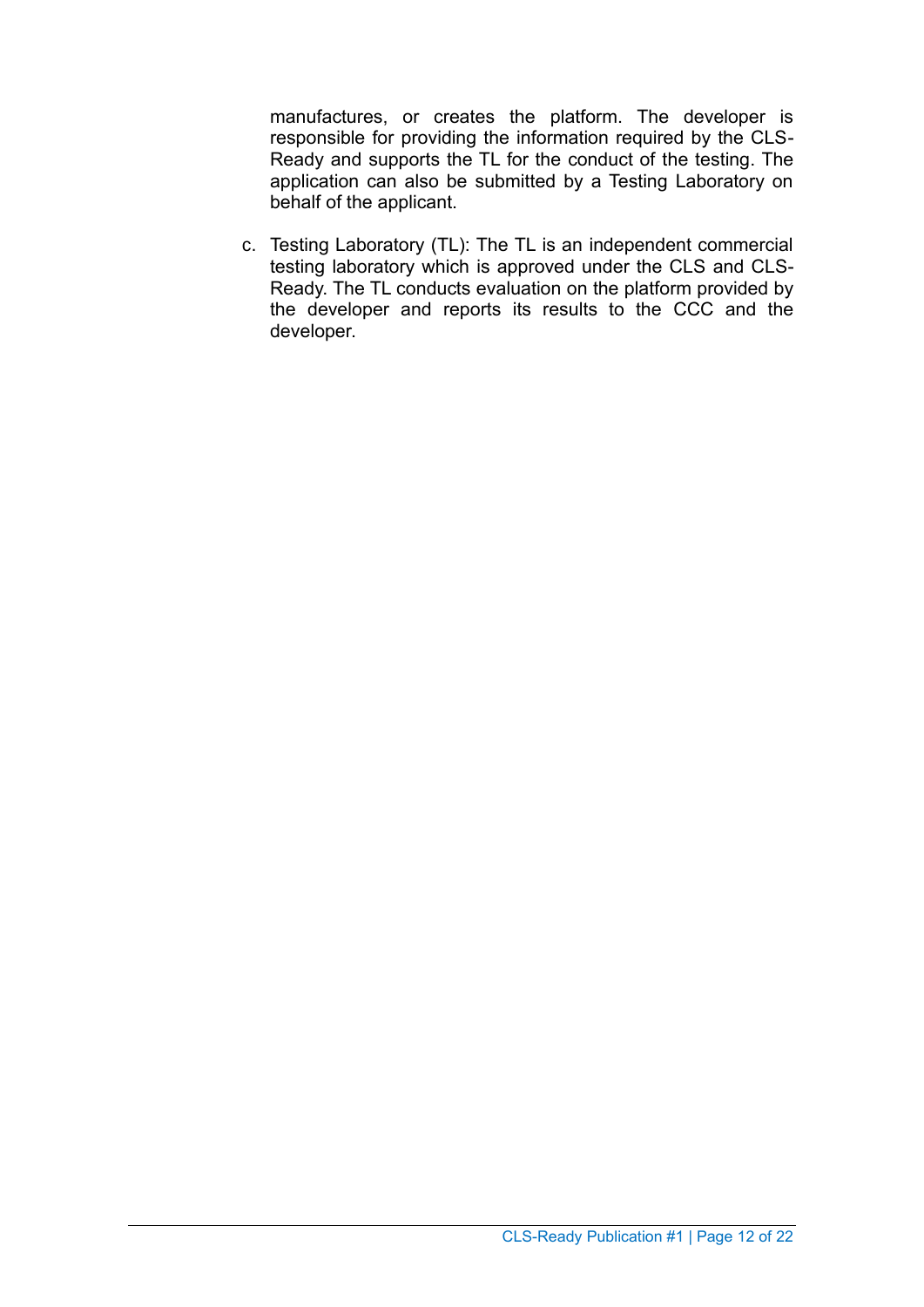5.1.2 The following outlines the various stages of the CLS-Ready process:

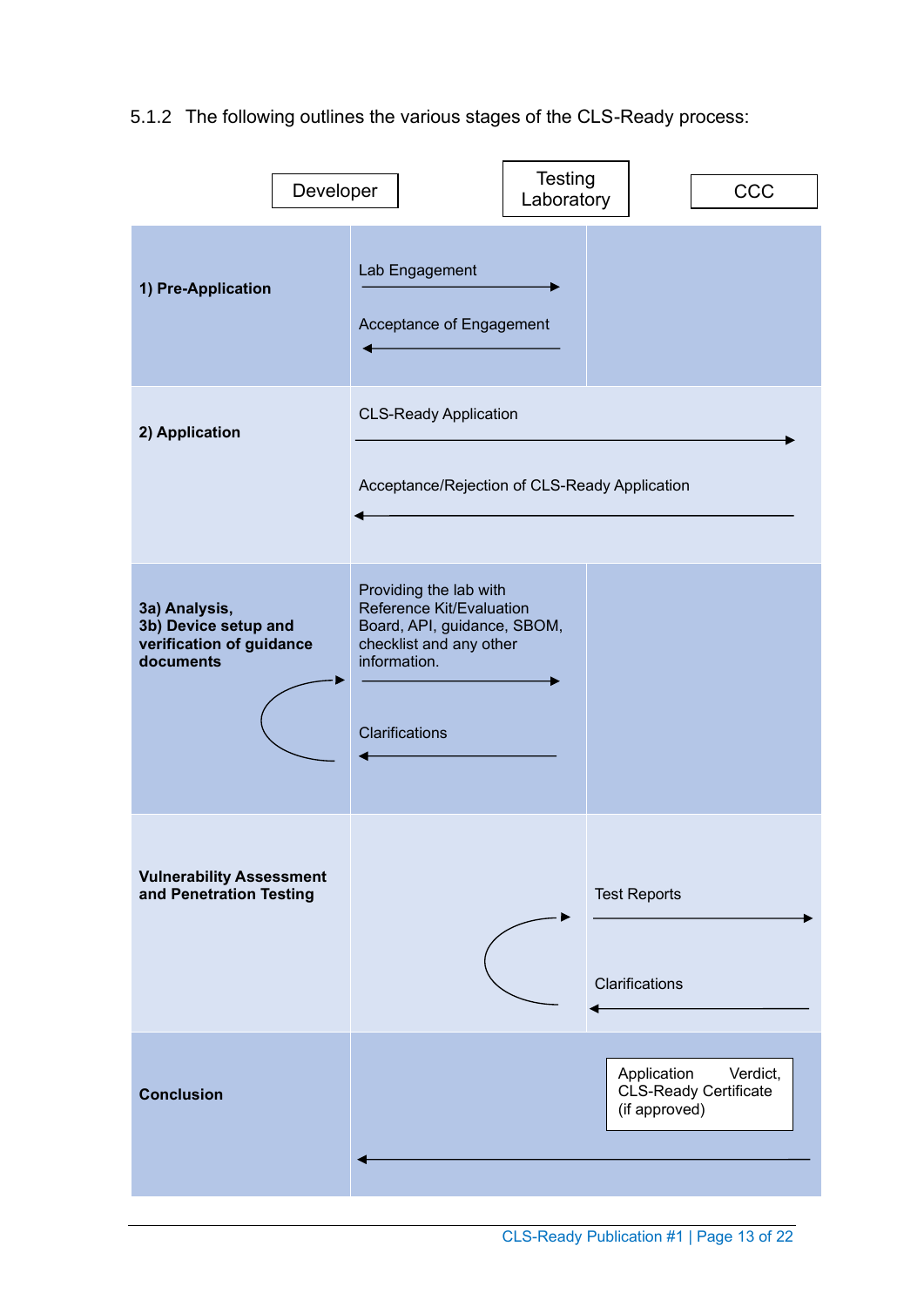#### <span id="page-13-0"></span>**5.2 Pre-Application Phase**

#### 5.2.1 Feasibility Study

Apart from commercial considerations, a developer intending to apply for CLS-Ready should carefully study the requirements. The developer shall ensure that the required information is available before making an application.

#### 5.2.2 Lab Engagement

The developer is required to engage a TL to perform the evaluation. The terms of engagement shall be as negotiated between the developer and the TL. CCC will not be involved in any contractual arrangements between the developer and the TL, nor shall CCC be a party to the contract between the developer and the TL.

#### 5.2.3 Enquiry for CLS-Ready

a. Enquiries should be addressed to the CCC at the following address:

The Technical Manager, CLS-Ready Cybersecurity Certification Centre Cyber Security Agency of Singapore (CSA) 5 Maxwell Road MND Complex #03-00 Tower Block Singapore 069110

Or

[certification@csa.gov.sg](mailto:certification@csa.gov.sg)

#### <span id="page-13-1"></span>**5.3 Application for CLS-Ready**

- 5.3.1 All applications are to be made via the application form which is located at the CLS-Ready website [\(https://go.gov.sg/apply-cls-ready\)](https://go.gov.sg/apply-cls-ready), which includes submitting the relevant documents. Any application fees shall be duly paid.
- 5.3.2 All documents and deliverables to be submitted shall be provided in English.
- 5.3.3 Upon the submission of the application, CCC shall review the application and inform the applicant via email of the application outcome.

#### <span id="page-13-2"></span>**5.4 Analysis Stage**

- 5.4.1 To facilitate the testing, the following should be provided to the testing laboratory:
	- Reference Kits/Evaluation Boards;
	- API scripts for testing the PSFs;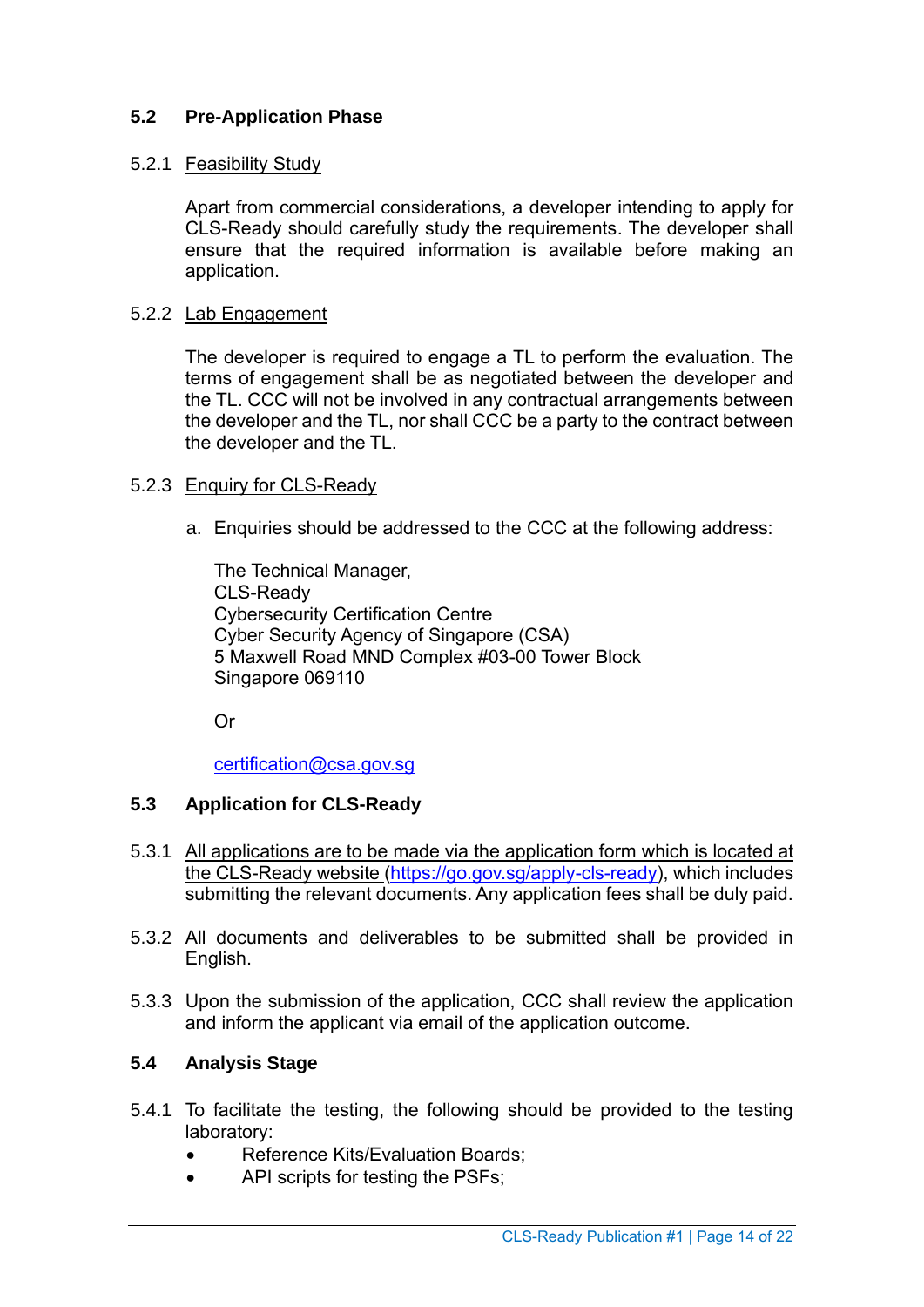- User quidance;
- Software Bill of Materials (SBOM);
- Duly completed CLS-Ready checklist; and
- Any other information as deemed useful by the applicant to facilitate the testing.
- 5.4.2 The testing laboratory shall review the checklist and any other information regarding the platform in order to identify any potential security concerns and to devise appropriate test cases.

#### <span id="page-14-0"></span>**5.5 Device setup and verification of guidance documents**

- 5.5.1 Guidance documents is an important aspect in order to ensure that the end device manufacturers could leverage on the security features provided by the underlying platform.
- 5.5.2 The guidance document shall be written in a manner that is easily understood by the end device manufacturers. If the hardware platform's functions are configurable, the guidance document shall indicate secure values as appropriate.
- 5.5.3 The guidance document shall also describe possible modes of operation of the platform, their consequences, and procedures for reverting/restoring the platform back into a secure configuration.
- 5.5.4 The testing laboratory shall examine the guidance document(s) provided to ensure that the guidance document provided meets the requirements stated above.

#### <span id="page-14-1"></span>**5.6 Vulnerability Analysis**

- 5.6.1 The testing laboratory shall examine sources of information publicly available to identify potential vulnerabilities of the platform.
- 5.6.2 The testing laboratory shall also examine sources of information publicly available to identify generic vulnerabilities (vulnerabilities discovered on similar device-type) that could potentially be applicable for the platform and its components and determine if they are applicable for the RF.
- 5.6.3 The testing laboratory can make use of several established sources, such as Common Vulnerabilities and Exposures (CVE), and public search engines.
- 5.6.4 The testing laboratory may make use of vulnerability scanning tools and techniques to identify potential or known vulnerabilities.
- 5.6.5 From information collected through the preceding search for potential vulnerabilities in the public domain or through scanning tools, the testing laboratory shall devise a list of potential security vulnerabilities and potential attack paths. The testing laboratory should take into consideration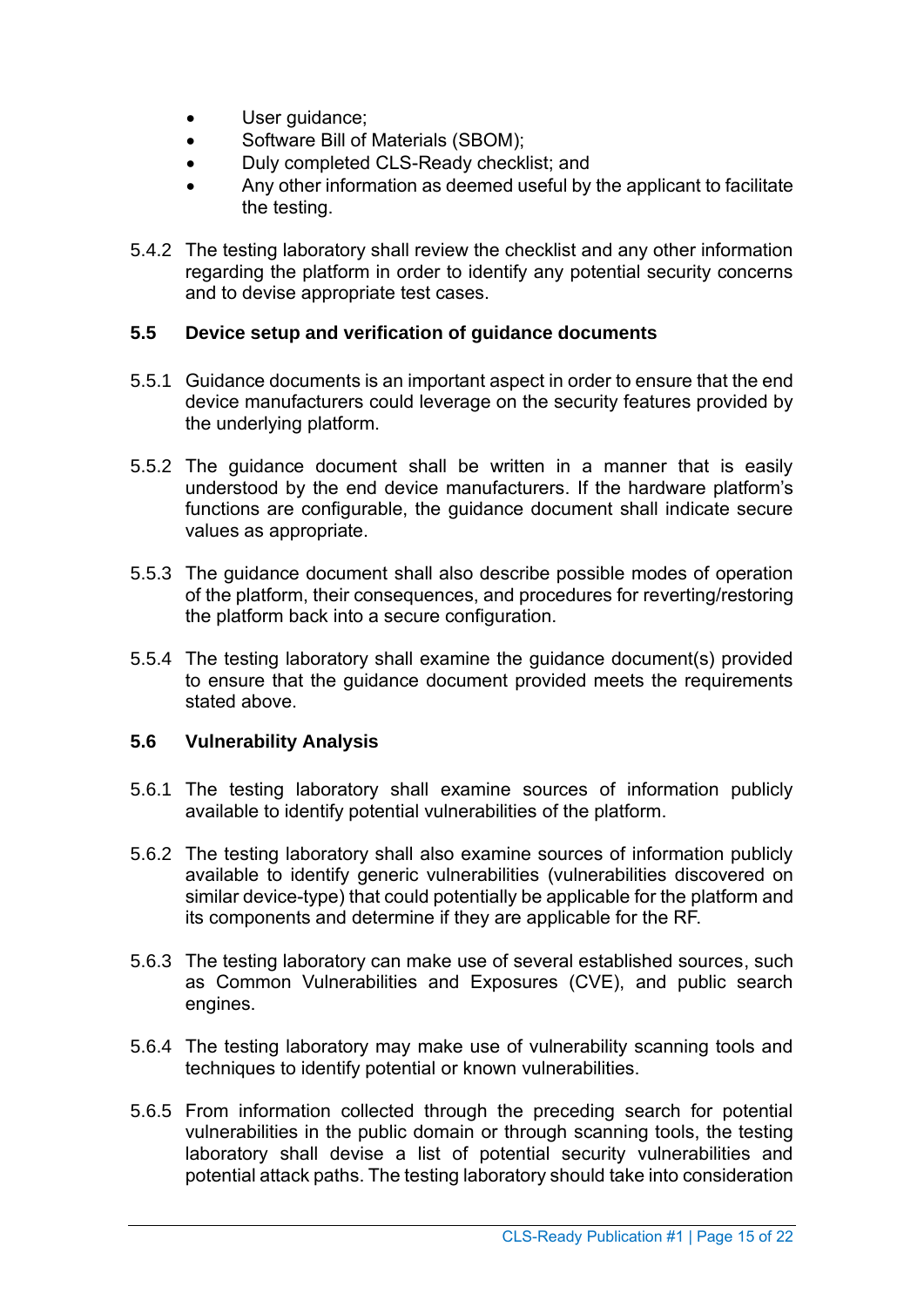the sensitive assets that must be protected, in order to devise adequate test plans. The test plans shall incorporate all relevant minimum test specifications as set out by the Cybersecurity Labelling Scheme and those of which specified in section [4.3.](#page-9-0)

5.6.6 In addition, the test laboratory could leverage on Malformed Input Testing (also known as fuzz testing), where applicable, to discover coding errors, security loopholes in the software of the platform. The testing laboratory is encouraged to make use of automated fuzzing software tools and prioritise on the interfaces that are deemed to be more critical. It should be noted that a device crash due to fuzz testing doesn't always necessarily signify a potential exploitable vulnerability. The developer, together with the testing laboratory, shall analyse the results to determine whether the crashes could lead to an exploitable vulnerability.

#### <span id="page-15-0"></span>**5.7 Penetration Testing**

- 5.7.1 The testing laboratory shall prioritise the test cases to ensure the intended outcome of the CLS-Ready programme could be achieved.
- 5.7.2 The testing laboratory shall also arrange for a meeting with CCC to present the results. The testing laboratory may be required to perform additional testing if CCC deems the testing performed to be insufficient/inadequate.
- 5.7.3 Following the penetration testing, the test laboratory shall submit a concise test report containing at least the following:
	- Executive Summary
	- Verdict on the analysis of guidance document
	- Results on the search for potential vulnerabilities in the public domain, including the list of search terms.
	- Test results from PT stage
		- For test cases which the platform passed, an indicative statement by the lab would suffice.
		- For test cases which the platform failed, the lab shall record the detailed setup and procedure such that the results could be reproduced.
	- Recommendations or additional comments, if any.

#### <span id="page-15-1"></span>**5.8 Conclusion**

5.8.1 Upon completion of testing, and if the product is deemed to fulfil CLS-Ready requirements, CCC will issue the CLS-Ready certificate and update the list of certified platforms that is published on the CSA website.

#### <span id="page-15-2"></span>**5.9 Changes to Conditions for CLS-Ready certification**

5.9.1 CCC reserves the right to make changes to CLS-Ready Publications and to any conditions for certification under the CLS-Ready. If such changes substantially affect ongoing test activities, CCC shall be entitled to require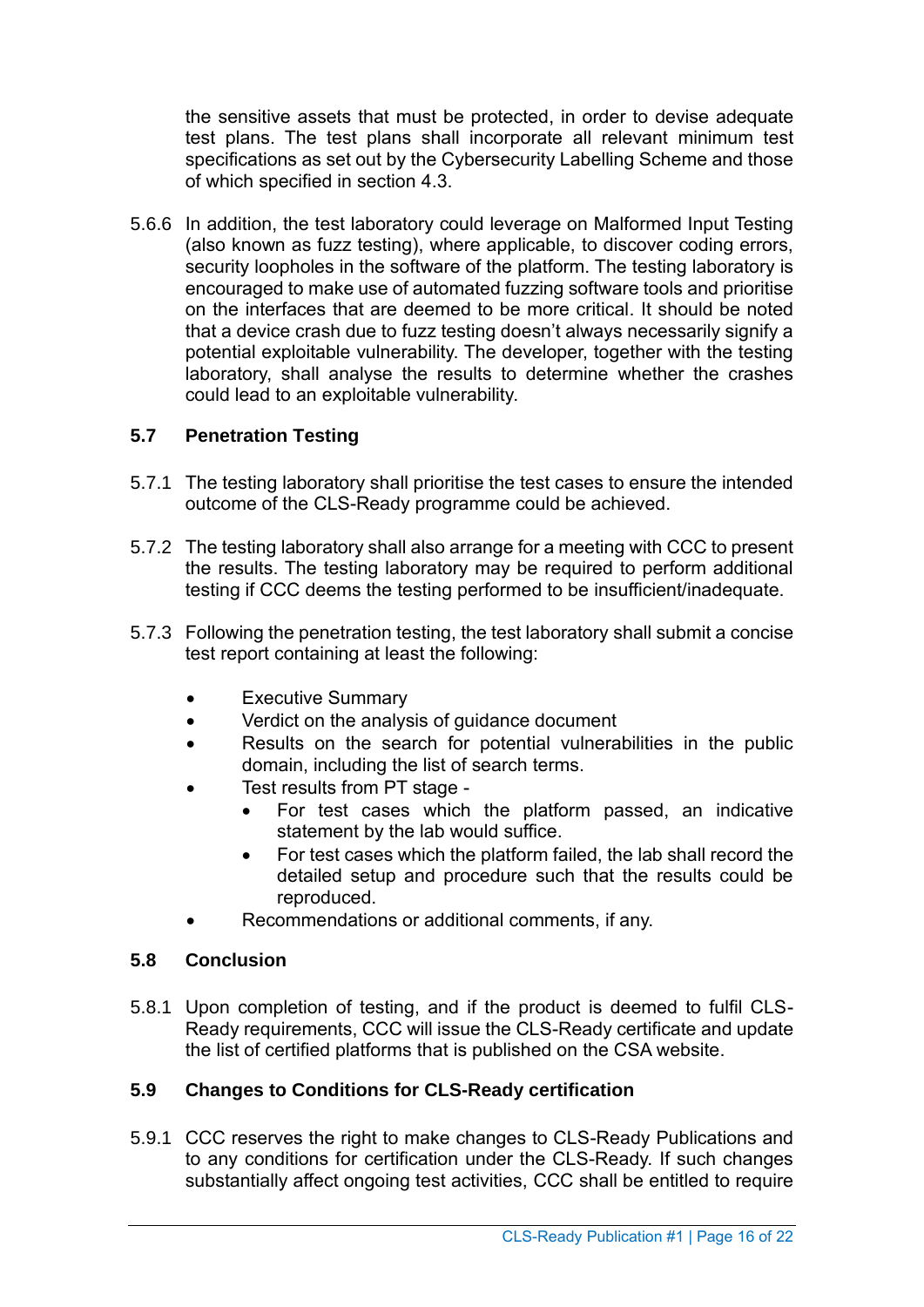the developer to submit a fresh application for labelling.

#### <span id="page-16-0"></span>**5.10 Cryptography**

5.10.1 The CLS-Ready does not address the inherent qualities of cryptographic algorithms. Nonetheless, the implementation of the cryptographic algorithm is within the scope of CLS-Ready.

### <span id="page-16-1"></span>**6 APPLICANT OBLIGATIONS**

#### <span id="page-16-2"></span>**6.1 Vulnerability Disclosure**

6.1.1 One of the fundamental requirements under CLS-Ready is for the developer to implement a Vulnerability Disclosure Program. Whenever a vulnerability is reported to the developer, the developer shall notify CCC as early as possible, detailing the vulnerability, the impact, remediation plans and timeline.

#### <span id="page-16-3"></span>**6.2 Defined Support Period for Security Updates**

- 6.2.1 Another fundamental requirement under the CLS-Ready is for the developer to provide information on the defined support period. The defined support period refers to the minimum period in which the developer agrees to provide security updates to the platform. Security updates to the platform should be provided in a secure and timely manner.
- 6.2.2 Minimally, the defined support period must be provided on the developer's website.

## <span id="page-16-4"></span>**7 CLS-READY CERTIFICATE**

#### <span id="page-16-5"></span>**7.1 Validity**

- 7.1.1 CLS-Ready certificate is valid for the period in which the developer will support the device with security updates, up to a maximum of a period of 5 years.
- 7.1.2 While the general validity is for a period of a maximum of 5 years, the label could be revoked if any of the conditions in Section [7.4](#page-17-1) is met.
- 7.1.3 Upon expiry, a new CLS-Ready application is required to obtain a new certificate.

#### <span id="page-16-6"></span>**7.2 Principles**

- 7.2.1 Upon receipt of the CLS-Ready certificate, the developer agrees to continuously adhere to the following principles:
	- a. The certified platform continues to fulfil the security requirements of CLS-Ready.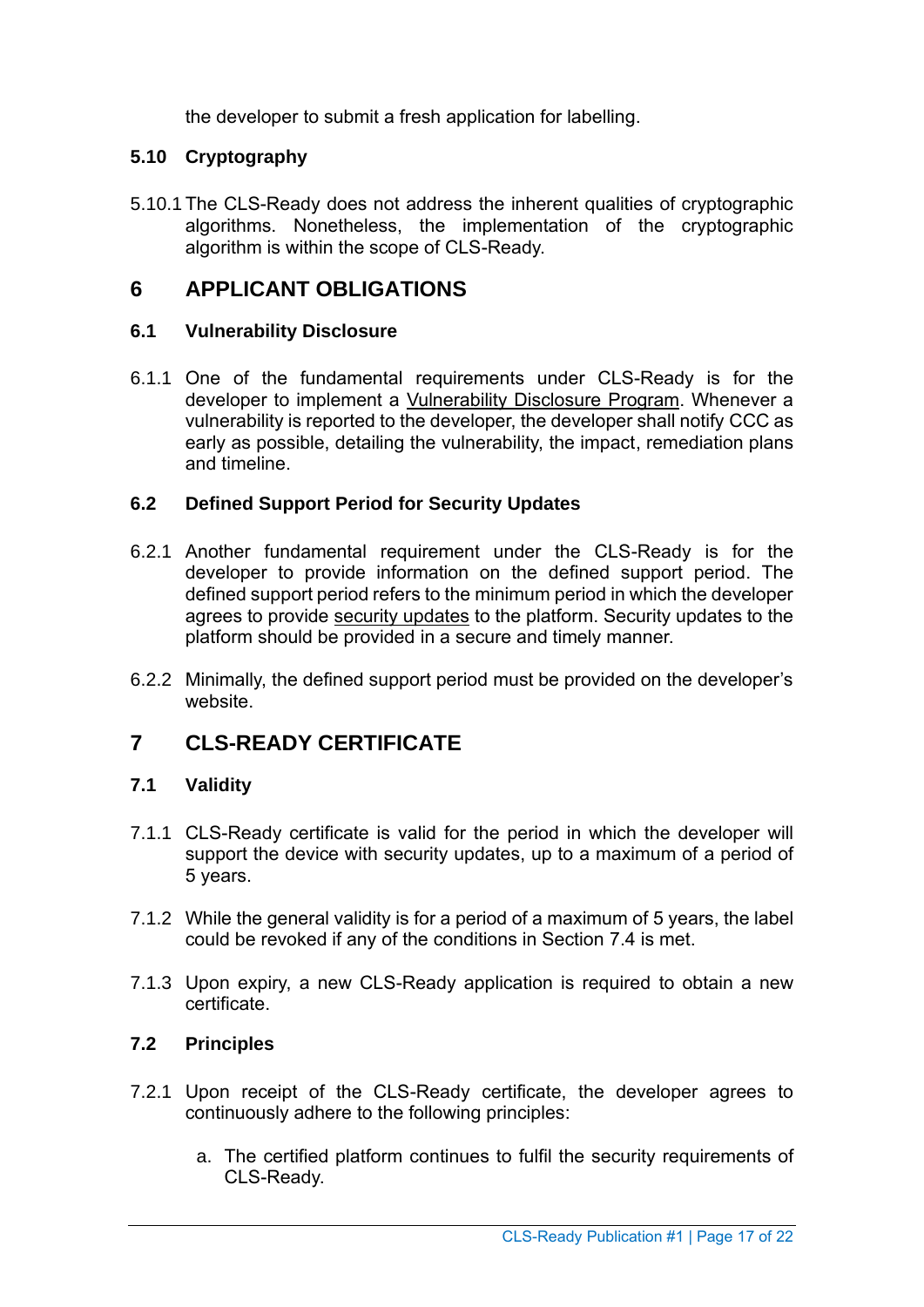- b. CCC shall be informed immediately of any changes that could affect the ability of the developer/platform to fulfil the CLS-Ready requirements.
- c. The developer must not make any statements about its platform that CCC deems to be misleading or unjustified. Examples include all models being certified when it is only a specific model that has been issued with the certificate; or claims a larger set of PSFs being included in the scope of certification.
- d. The developer must not use the certificate in any way that could discredit the Cyber Security Agency of Singapore, Cybersecurity Certification Centre and the CLS-Ready.

#### <span id="page-17-0"></span>**7.3 CCC Audit and Testing**

- 7.3.1 CCC reserves the right to conduct random checks / surveillance and testing of the certified platform. The purpose of the audit is to ensure that certified platforms are compliant to the requirements of the CLS-Ready. Manufacturers are **not** expected to pay for the random check / surveillance.
- 7.3.2 For this purpose, CCC may choose to re-test the certified platform using a separate testing laboratory that was not used during the initial testing process.

#### <span id="page-17-1"></span>**7.4 Revocation of the CLS-Ready certification**

- 7.4.1 CCC is entitled to revoke a CLS-Ready certification issued under the CLS-Ready forthwith if:
	- a. The TL or developer is in breach of any terms of CLS-Ready Publications, and/or any other terms as agreed to in writing with CCC;
	- b. The developer has failed to disclose any known or discovered vulnerabilities that, in CCC's opinion, can undermine the CLS-Ready certificate;
	- c. The developer fails to take any corrective measures during the period of grace given by CCC, to the satisfaction of CCC;
	- d. The developer misuses the CLS-Ready certificate, CLS-Ready status, or any proprietary names and marks associated with CCC or CLS-Ready;
	- e. The developer makes any statement that misrepresents any aspect of testing or the effect of the labelling under the CLS-Ready;
	- f. CCC finds that the TL was in a position of conflict that impaired its ability to conduct a fair and impartial testing of the platform;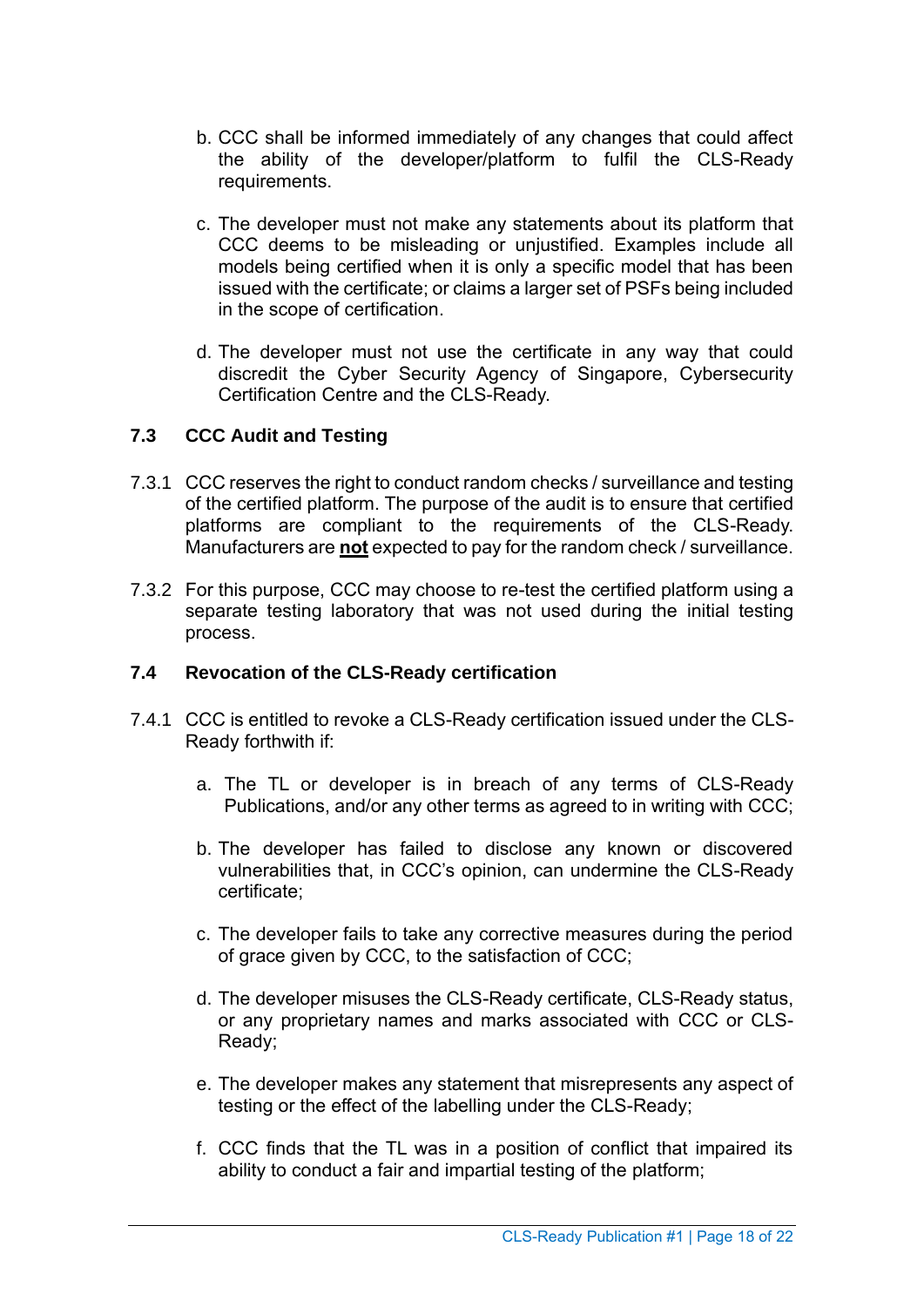- g. The certified platform no longer meets the conditions under which the certificate was granted or does not meet any changed conditions for certification introduced by CCC after the device was originally certified.
- h. CCC discovered that the developer has made a false statement or declaration in any deliverables submitted to CCC.
- 7.4.2 Upon the revocation of a CLS-Ready certificate, the developer and the testing laboratory shall immediately cease all use of the CLS-Ready certificate, or any proprietary names and marks associated with CSA, CCC, or the CLS-Ready, and desist from holding the applicable products out as being labelled under the CLS-Ready.
- 7.4.3 CCC will inform the developer and the testing laboratory in writing of the revocation of the CLS-Ready certification and will remove the listing on CSA's website.

### <span id="page-18-0"></span>**8 ASSURANCE CONTINUITY**

- 8.1.1 Assurance Continuity defines the approach to minimising redundancy in platform assessment, allowing a determination to be made as to whether independent assessments need to be re-performed as changes are made to a certified platform to address security issues, minor bugs, improve the operation of the hardware or peripherals, and to add support for new models of equipment.
- 8.1.2 For major changes that would invalidate the previous test results the developer shall subject the platform for retesting with a Testing Laboratory.
- 8.1.3 For minor updates/patches, the CLS-Ready certificate will continue to remain valid.

### <span id="page-18-1"></span>**9 REQUIREMENTS FOR CLS-READY TEST LABORATORY**

9.1.1 All testing laboratories approved to conduct CLS Level 4 testing are also approved for conducting tests on CLS-Ready platforms.

### <span id="page-18-2"></span>**10 MECHANISM FOR COMPLAINTS, DISPUTES AND APPEALS**

10.1.1 The objective of the CLS-Ready Complaints, Disputes and Appeals process<sup>1</sup> is to track feedback from stakeholders and to ensure that issues are resolved:

<sup>&</sup>lt;sup>1</sup> A dispute is a written statement to CCC indicating disagreement with a decision made by CCC. A complaint is a written statement to the CCC indicating dissatisfaction with a service provided by CCC or the Testing Laboratory. An appeal is a written statement to CCC indicating dissatisfaction with the resolution of a complaint or dispute.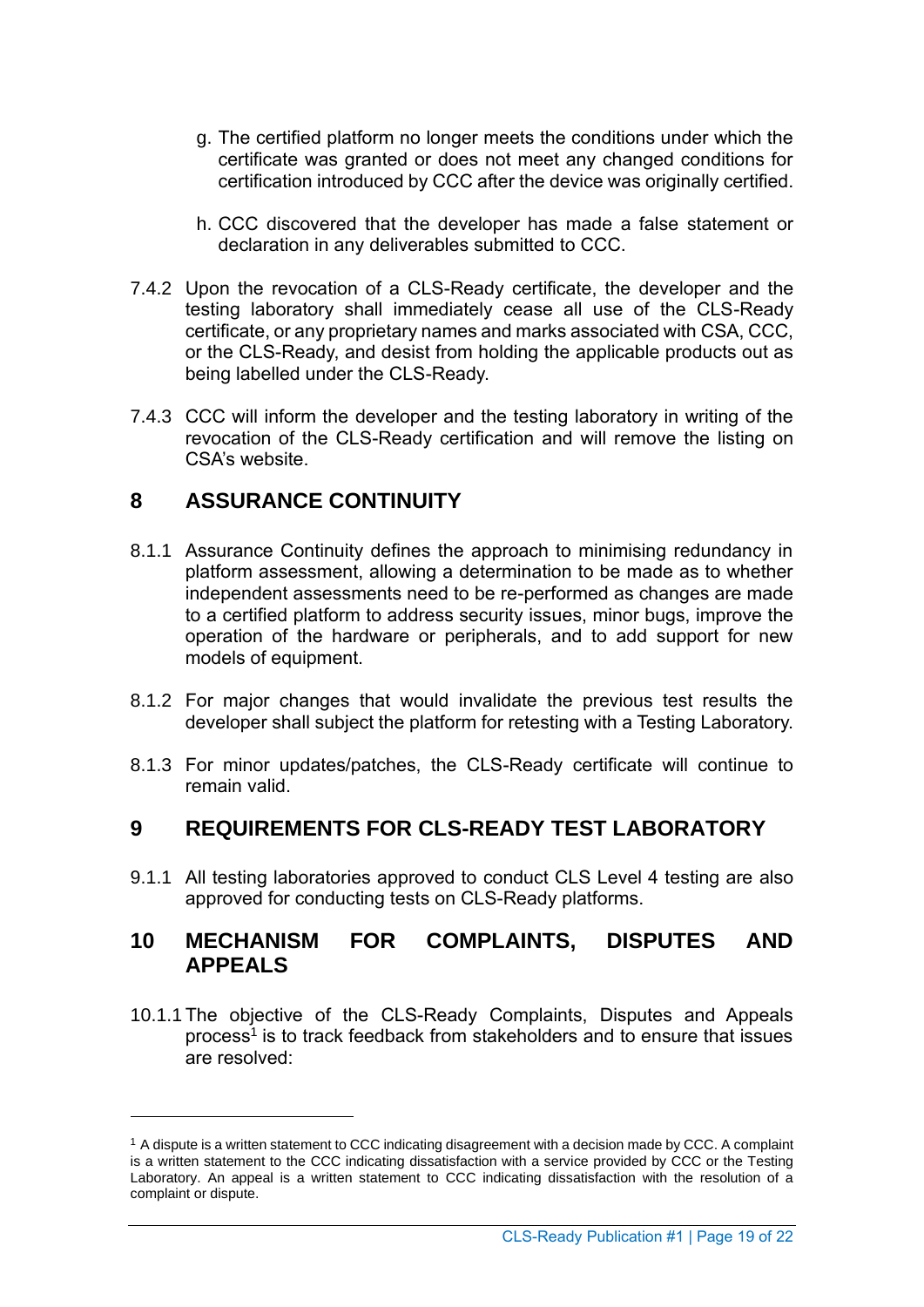- a. Developers may contact CCC directly if they are dissatisfied with any services provided by the testing laboratories regarding their project. CCC holds all raised concerns in strict confidence.
- b. Developers or testing laboratories may contact the Head of Cybersecurity Certification Centre directly if they disagree with a decision. CCC holds all raised concerns in strict confidence.
- 10.1.2 CCC shall acknowledge the receipt of a formal complaint, dispute or appeal and investigates the content of the complaint, dispute, or appeal to determine whether the complaint, dispute or appeal relates to test activities for which CCC is responsible.
	- a. If CCC does not accept the complaint, dispute, or appeal, this is explained in writing to the party lodging the complaint.
	- b. If CCC accepts the complaint, dispute, or appeal, it then processes it, recording and verifying all the necessary information (as far as possible) in order to reach a decision regarding the complaint, dispute, or appeal.
- 10.1.3 To begin with, an attempt is made to reach an agreement regarding the disputed matter with the certifier responsible for the procedure concerned.
- 10.1.4 If any issue cannot be resolved to the satisfaction of the originating party, the originating party may contact CCC. Resolution of the issue is under the responsibility of the Head of the Cybersecurity Certification Centre, whose decision made on any issue raised is final.

### <span id="page-19-0"></span>**11 FEES**

#### <span id="page-19-1"></span>**11.1 General Policy**

- 11.1.1 The fees for CCC's work in connection with the CLS-Ready process shall be prescribed by CCC and published on the CSA website. CCC reserves the right to review the fees as and when necessary. These costs are based primarily on the type of procedure requested, the specific object to be labelled, the scope desired and the degree of assessment envisaged or required. However, the procedure costs are charged irrespective of the ordering party's attributes (company name, company size, registered office, division, etc.).
- 11.1.2 All fees are in Singapore dollars and are subjected to GST.
- 11.1.3 Application fees are always charged as agreed regardless of whether a CLS-Ready certificate has been issued or could not be issued due to technical deficiencies or other deficiencies, the applicant cancelled the procedure or CCC suspended the procedure due to failure to provide the necessary information.
- 11.1.4 If the developer requires modifications to reports, expert opinions or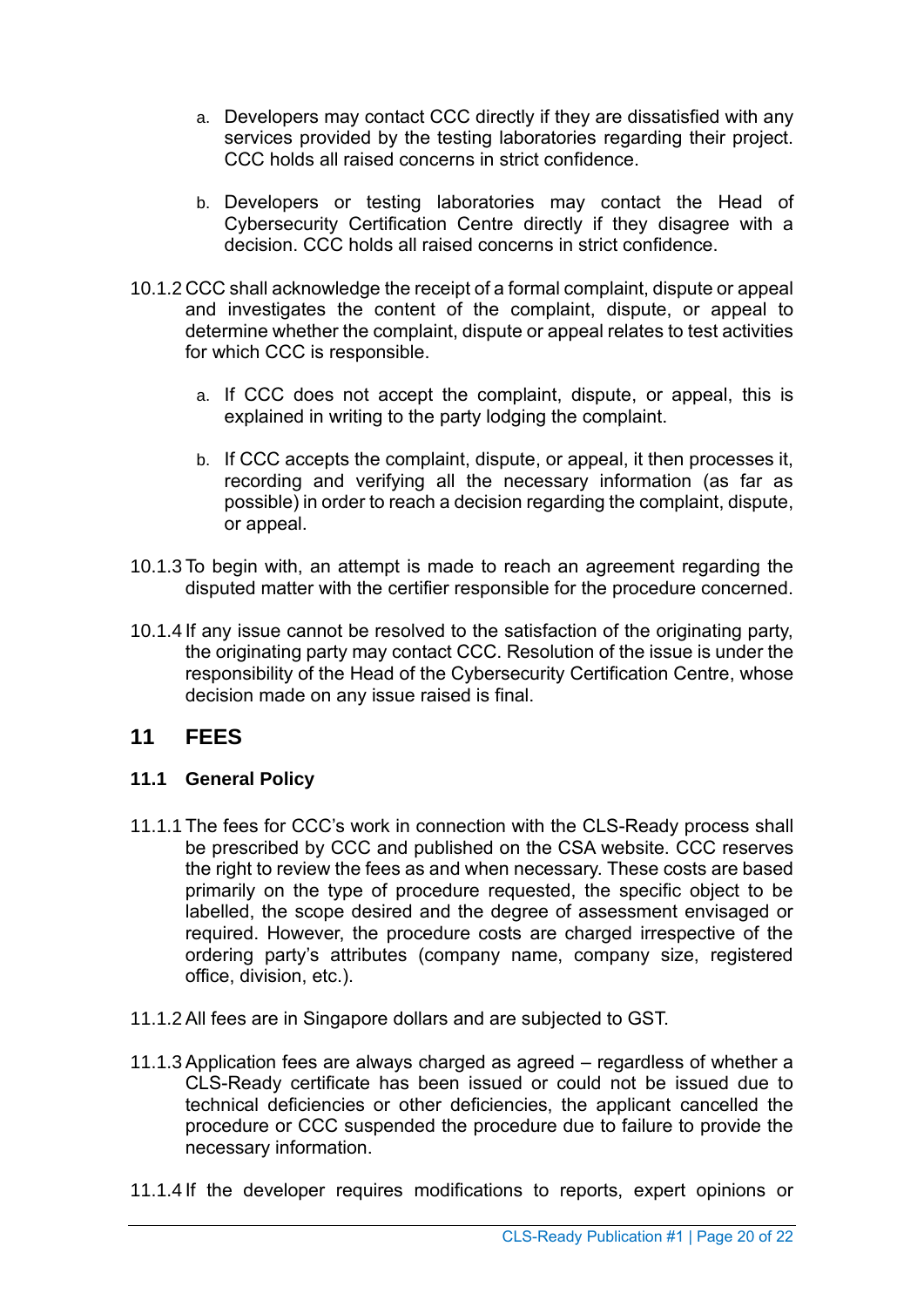certificate that CCC has already approved, the additional effort will be charged to the developer. This also applies to performing re-certification, if these become necessary due to reasons caused by the developer.

11.1.5 All fees mentioned in CLS-Ready publications are exclusive of fees charged by testing laboratories for testing work performed.

## <span id="page-20-0"></span>**12 LIABILITY**

### <span id="page-20-1"></span>**12.1 Disclaimer**

- 12.1.1 CSA makes no representations, warranties, or covenants of any kind, whether express, implied, or statutory, with respect to the CLS-Ready, TLs, or any testing conducted, or certificates awarded under the CLS-Ready, including without limitation any warranties of merchantability, satisfactory quality, fitness for a particular purpose or non-infringement of third-party rights and any warranties that they are accurate, reliable, or error-free. All implied warranties of any kind are excluded to the maximum extent permitted by law. Any person's use of and/or reliance on the CLS-Ready, TLs, or testing conducted, or labels awarded under the CLS-Ready shall be at their own risk.
- 12.1.2 To the extent permissible by law, in no event will CSA, its officers, directors, employees or any other person acting under the direction of CSA be liable to a developer, developer, TL or any other person for any loss or damage under any theory of liability, whether direct, indirect, incidental, special, consequential or exemplary in nature, arising out of or in connection with the CLS-Ready or any decisions by CSA or any such person in relation to the CLS-Ready if made in good faith in the ordinary course of the discharge of the CSA's duties under the CLS-Ready, including but not limited to lost profits, loss of goodwill and business opportunities, costs of procurement of substitute goods or services, business interruption or loss of business information and data, even if the CSA has been advised of the possibility of such damages.